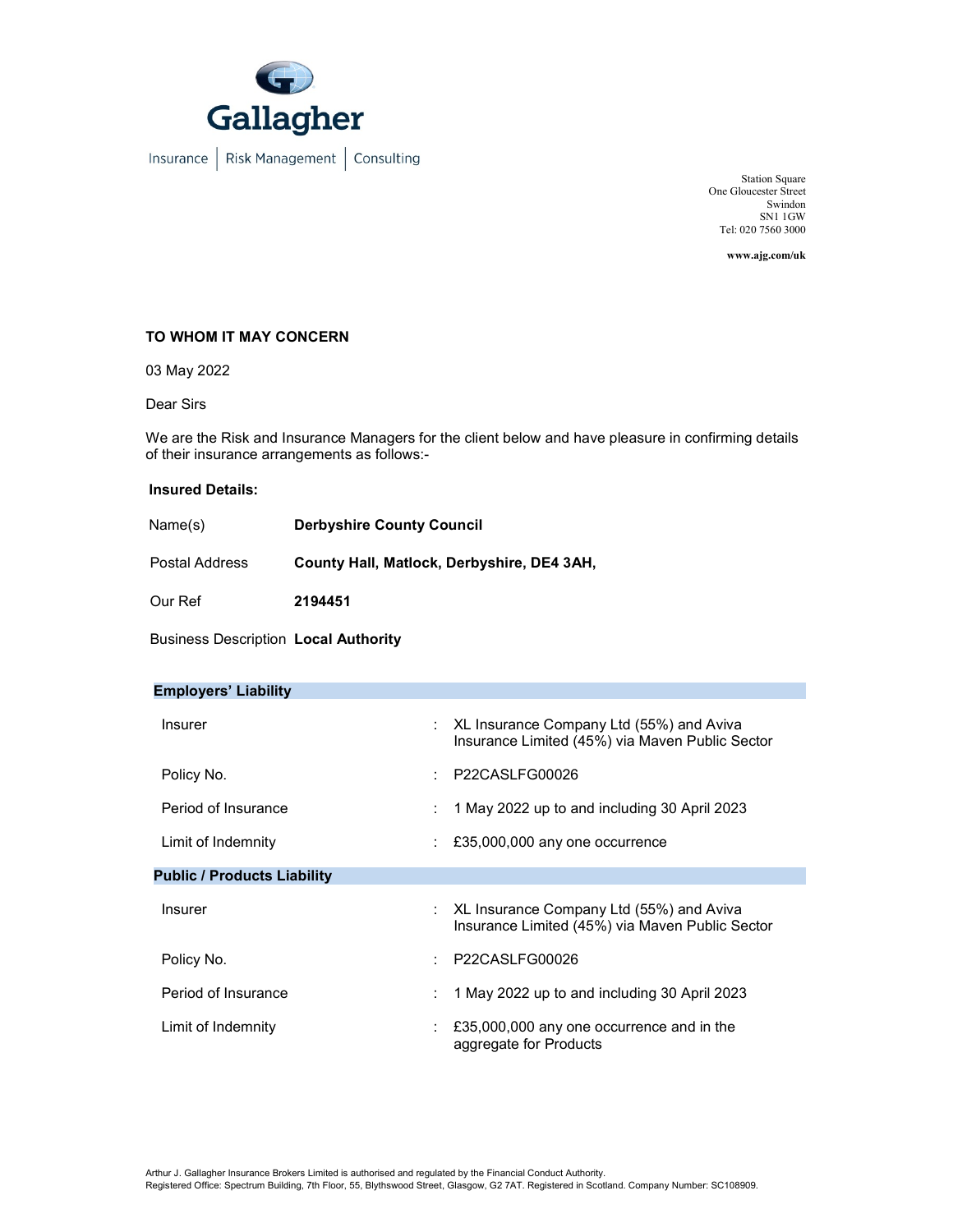| <b>Excess Liability</b>       |   |                                                                                                                                                      |
|-------------------------------|---|------------------------------------------------------------------------------------------------------------------------------------------------------|
| <b>Insurer</b>                |   | Allianz Insurance plc via Maven Public Sector                                                                                                        |
| Policy No.                    |   | P22CASLFG00026                                                                                                                                       |
| Period of Insurance           | t | 1 May 2022 up to and including 30 April 2023                                                                                                         |
| Limit of Indemnity            | , | Employers Liability £15,000,000 any one occurrence<br>in excess of £35,000,000 any one occurrence<br>Public / Products Liability £15,000,000 any one |
|                               |   | occurrence in excess of £35,000,000 any one<br>occurrence and in the aggregate for Products                                                          |
| <b>Officials' Indemnity</b>   |   |                                                                                                                                                      |
|                               |   |                                                                                                                                                      |
| <b>Insurer</b>                |   | XL Insurance Company Ltd (55%) and Aviva<br>Insurance Limited (45%) via Maven Public Sector                                                          |
| Policy No.                    |   | P22CASLFG00026                                                                                                                                       |
| Period of Insurance           | t | 1 May 2022 up to and including 30 April 2023                                                                                                         |
| Limit of Indemnity            |   | £5,000,000 any one claim and in the aggregate                                                                                                        |
|                               |   |                                                                                                                                                      |
| <b>Professional Indemnity</b> |   |                                                                                                                                                      |
| <b>Insurer</b>                |   | XL Insurance Company Ltd (55%) and Aviva<br>Insurance Limited (45%) via Maven Public Sector                                                          |
| Policy No.                    |   | P22CASLFG00026                                                                                                                                       |
| Period of Insurance           |   | 1 May 2022 up to and including 30 April 2023                                                                                                         |
| Limit of Indemnity            |   | £5,000,000 any one claim and in the aggregate                                                                                                        |

Cover is subject to the full terms, conditions and exclusions of the policy.

This document is issued to you as a matter of information only and the issuance of this document does not: -

- i) create any contractual relationship between Arthur J. Gallagher Insurance Brokers Limited and the recipient
- ii) make the person or organisation to whom it has been issued an additional assured, nor does it modify in any manner the contract of Insurance between the Assured and the Underwriters.

Any amendments, change or extension of such contract can only be effected by specific endorsement attached thereto with the consent of the Assured and the Underwriters.

We accept no responsibility whatsoever for any inadvertent or negligent act, error or omission on our part in preparing this information or for any loss, damage, expense hereby occasioned to the recipient of this letter